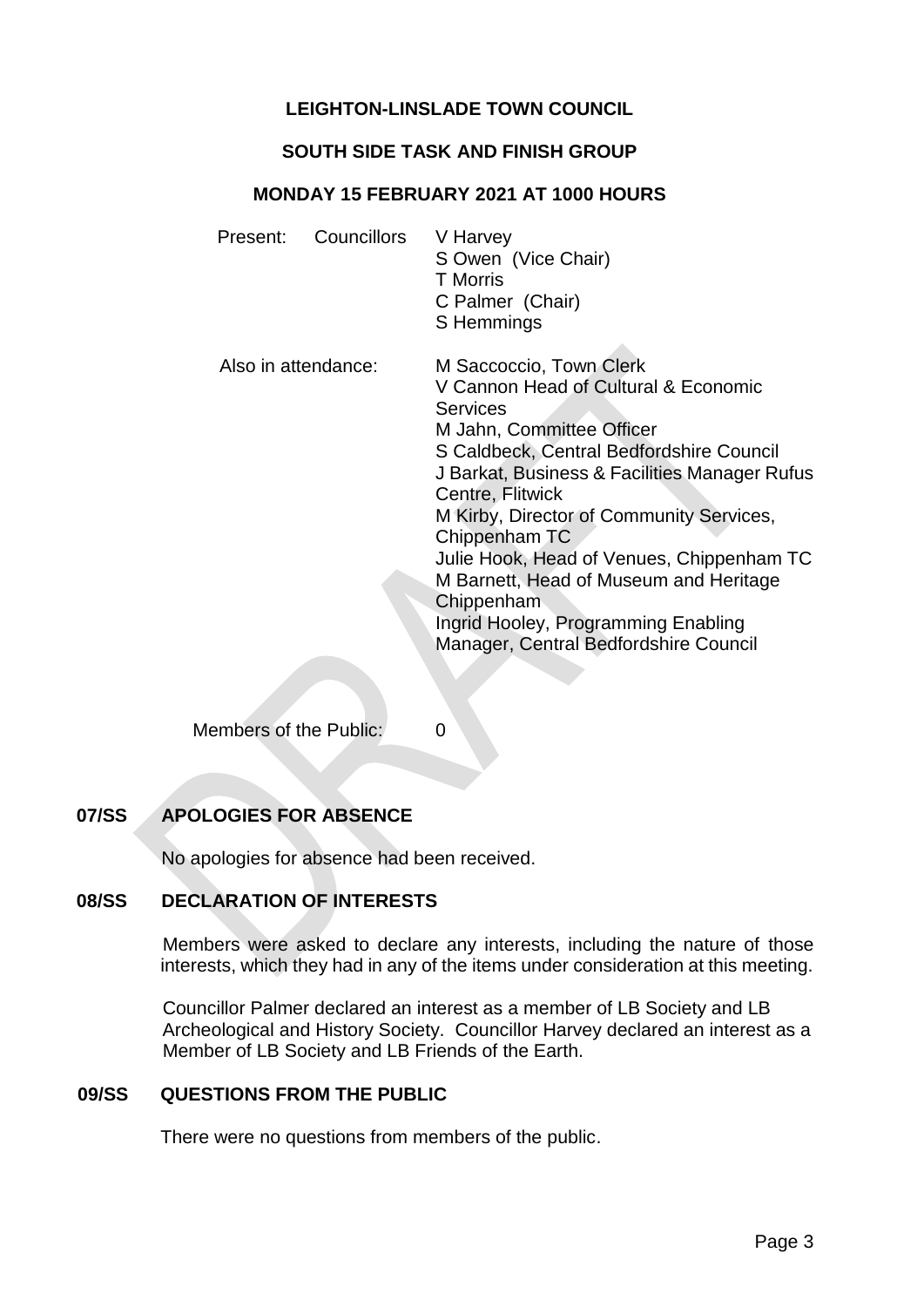### **10/SS VENUE EXAMPLES**

By invitation, guests from the Rufus Centre in Flitwick and The Neeld and The History Museum at Chippenham gave an overview of how the venues delivered their services, what groups used the facilities, governance of the venues and the annual running costs and practices involved.

 $\overline{a}$ 

#### **Rufus Centre, Flitwick Town Council**

Jonathan Barkat informed Members the centre had 30 fully serviced offices, conference and meetings rooms and the main hall which could seat approximately 250 people. There was also a bar/café which opened Monday to Saturday between the hours of 0800 to 1600 hours and opened for events on a Friday evening. The Town Council, which owned the building, was based in the centre and community events were regularly held there. The centre was run as a community facility with a room set aside for charitable and community groups free of charge. In normal times the centre operated 6 days a week with tenants having 24 hour and 7 days a week access.

A question was raised as to which type of hiring proved the most profitable and it was confirmed the regular meeting room hirers provided a regular income in 'normal times'. Weddings could also be held in the centre and these generated a large income when bookings were received. A virtual office had been introduced within the last few months and also hot desking was being reviewed for the near future.

The vision for the future would be expansion and the possibility of creating a hotel on site, extend the car park and increase tenant's office space. It was confirmed that the centre would make approximately £50,000 profit per annum but in the present climate a true reflection was not possible with reduced hiring income because of COVID with the aim being to keep the business side separate from the Council element. A more accurate picture would be known by next year.

## **The Neeld, Chippenham Town Council**

Matt Kirby informed members that both venues were located in the town centre.

Julie Hook informed members about The Neeld. It could be used for weddings, dances, concerts and themed fairs as the retractable seating allowed the space needed to be adapted to what purpose was required. Primarily the centre was run at cost to the Council for the benefit of the community and not for profit. Community groups used the facilites for dance and theatre groups and are charged community rates with a corporate rate for businessess. The size of the venue offers versatility of use and provides a great community hub for meeting up.

A question about available parking was raised and Julie commented that town centre parking was used but the limit of two hour parking in one car park did not facilitate attendance of matinee shows. This impacted on the amount of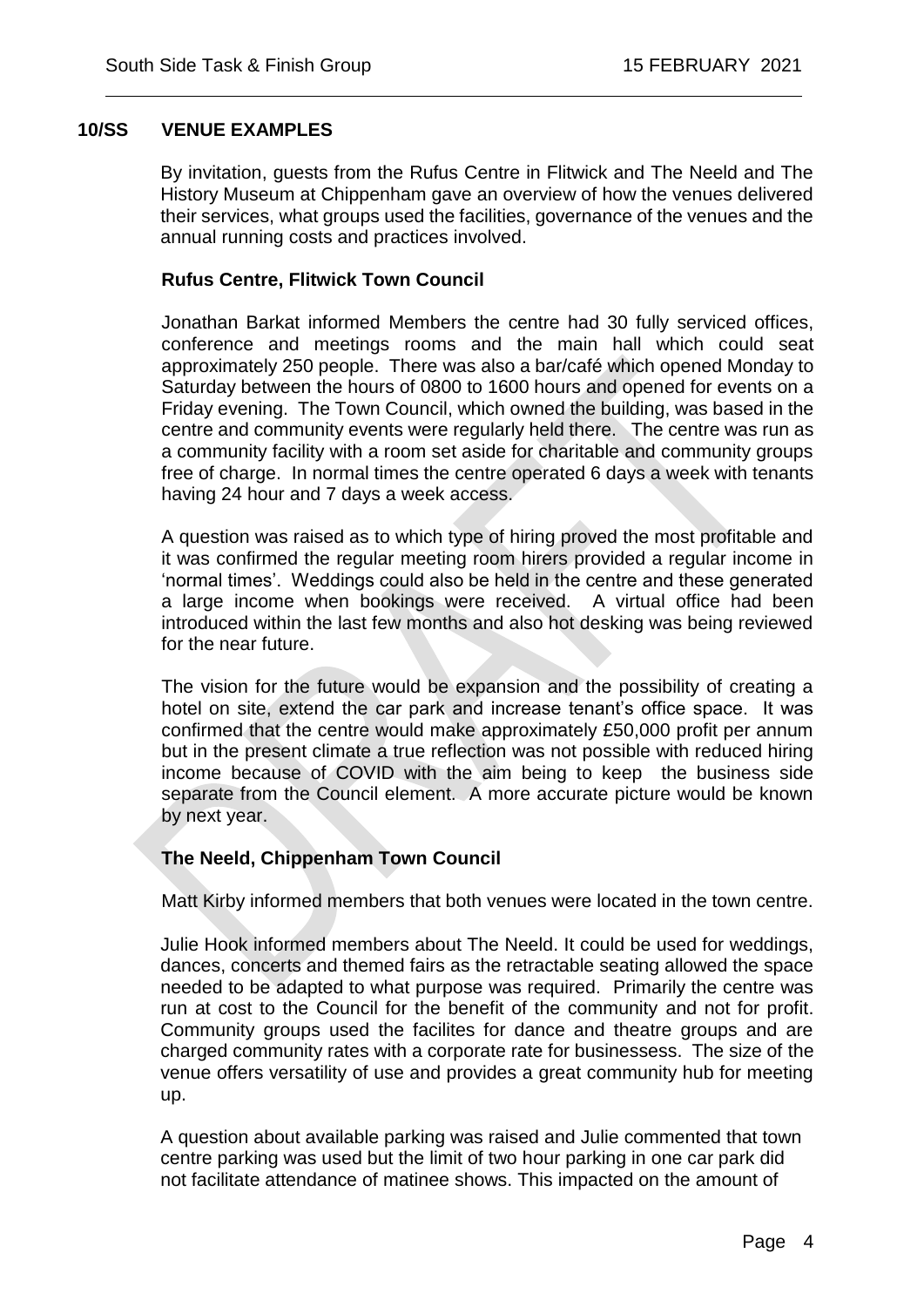matinee shows programmed and income. Free parking after 6.00pm worked well for evening shows.

 $\overline{a}$ 

#### **Chippenham Museum**

Melissa Barnett informed members that the museum was created by Chippenham Town Council with the support of the community, Wiltshire Council and other local charities.

There are 30,000 users of the museum annually being mainly local people with some tourists visiting. The building was located in the centre of the town with free entry. It was run and supported by Chippenham Town Counil and had 70 volunteers and 100 Friends of the Museum.

Members were informed that a museum was an expensive option with many insurance and legal requirements but offered educational opportunities to local schools and visitors to the town. A Heritage Centre would be an easier option initially to encourage visitors whilst also offering hidden values to volunteers with a sense of belonging celebrating the history of a town.

It was suggested that Emma Carver of the Arts Council England, Museums, be a point of contact to offer advice and information if this option was pursued. Members agreed that Leighton Buzzard had a proactive history society who would be interested in this project and they had a wealth of artefacts which were scattered around different premises in the town at present and could benefit from being catalogued and displayed in one place.

A question was raised as to whether the residents of Chippenham valued the museum and it was confirmed they were one hundred percent behind it and it gave a sense of pride to celebrate their own history in this way. The cost of running the museum was £250,000 a year and costs for The Neeld were £300,000 with income of £150,000. The Neeld running costs included costs incurred for running the Council offices as the buildings were cojoined and venues were run as community projects. Marketing and promotion would be planned to improve income potental in the future.

Thanks were given to all the guests for attending the meeting and giving their presentations and advice, it was helpful to hear how the facilities worked whilst giving consideration to the land south of the High Street in Leighton Buzzard.

#### **RESOLVED to note the information.**

#### **11/SS MINUTES OF THE PREVIOUS MEETING**

(a) The Committee received the minutes of the South Side Task and Finish Group of 11 January 2021. Two minor changes were requested in minute reference 06/SS, second paragraph on the first line to change "would" to "could" and in paragraph 3 the Development Brief of 2016 be changed to 2017.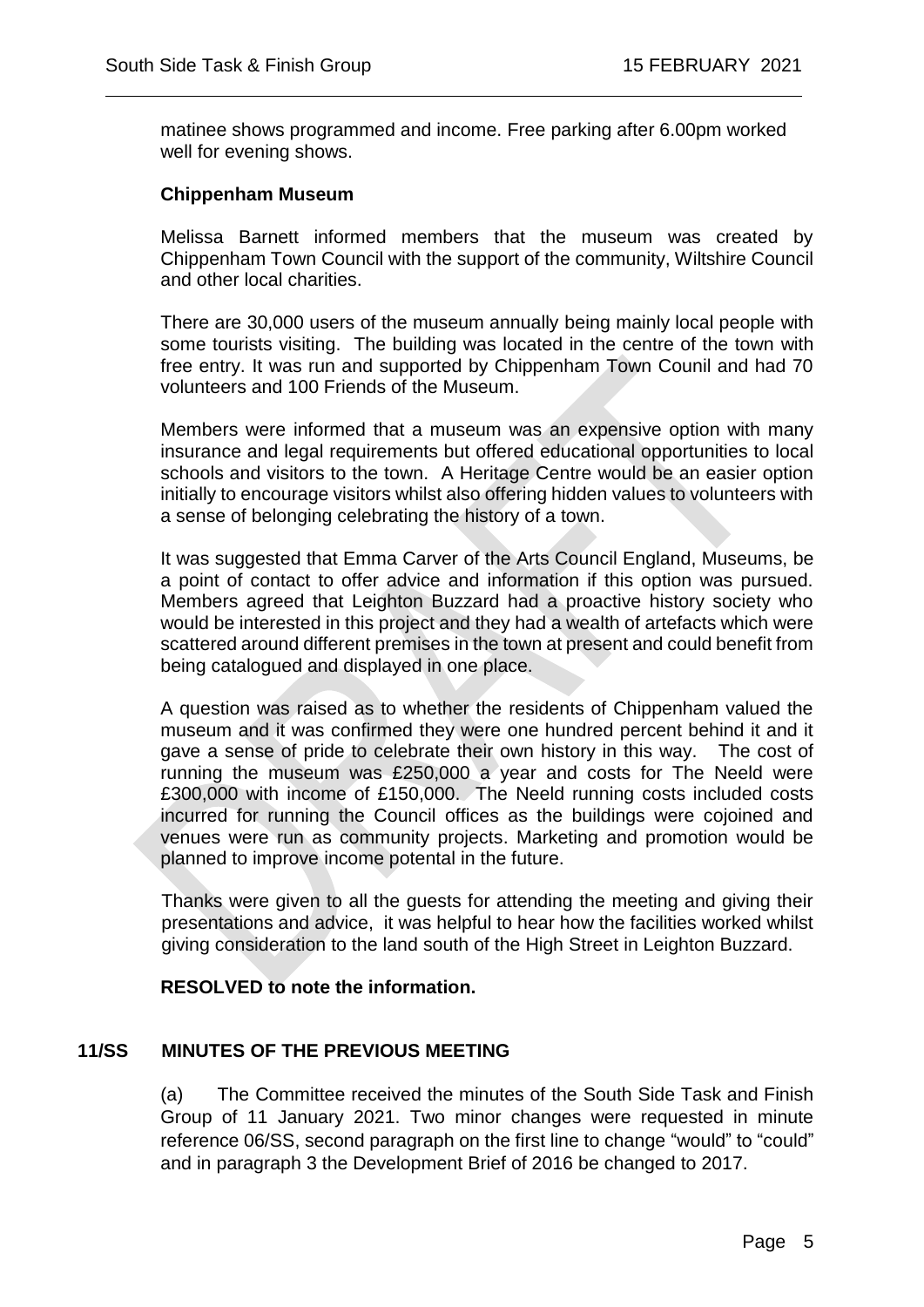#### **RESOLVED that the minutes of the South Side Task and Finish Group meeting held on 11 January 2021 be approved as a correct record and were signed accordingly.**

 $\overline{a}$ 

(b) A suggestion was made for a preliminary paper to be put together giving the options suggested from these meetings. These options could then be looked at in more detail and either discarded or reviewed as necessary. Members agreed a vision document giving the options discussed would be a good idea however it might be better to wait until the Options Analysis had been completed by Cornerstone. This was due to be completed by the end of March 2021. After discussion, it was suggested that a summary document be prepared by Vivien Cannon with the assistance of Sam Caldbeck from CBC.

## **12/SS FUTURE MEETING DATE**

The date for the next meeting was set for Monday 22 March 2021, at 10.00 am

#### **13/SS EXCLUSION OF THE PUBLIC**

**RESOLVED that, under the Public Bodies (Admissions to Meetings) Act 1960, the public be excluded on the grounds of the confidential nature of the business about to be transacted which involves the likely disclosure of exempt information. The public and press to withdraw from the meeting during consideration of detailed discussion regarding: documentation for Land South of the High Street.**

## **14/SS DOCUMENTATION FOR LAND SOUTH OF THE HIGH STREET**

Members received an update and documentation on work pertaining to plans for the area land south of the High Street. It was confirmed that a new Development Study would not be required to progress the planning applications for a new development on land south of the High Street. The 2012 document would be used with consideration given to current needs and how High Street retail had changed and what would be required and needed now in this environment.

Consideration would be given to the initial overview of feedback from the Options Analysis Document being prepared by Cornerstone at the next meeting of the group. Sam Caldbeck explained the final document is unlikely to be ready for sharing by the next meeting date yet he would be able to offer an overview.

It was suggested that other venue organisations be invited to give presentations to the group. No invitations would be extended immediately. In the meantime the venue questions along with the background introduction would be circulated for group members to use.